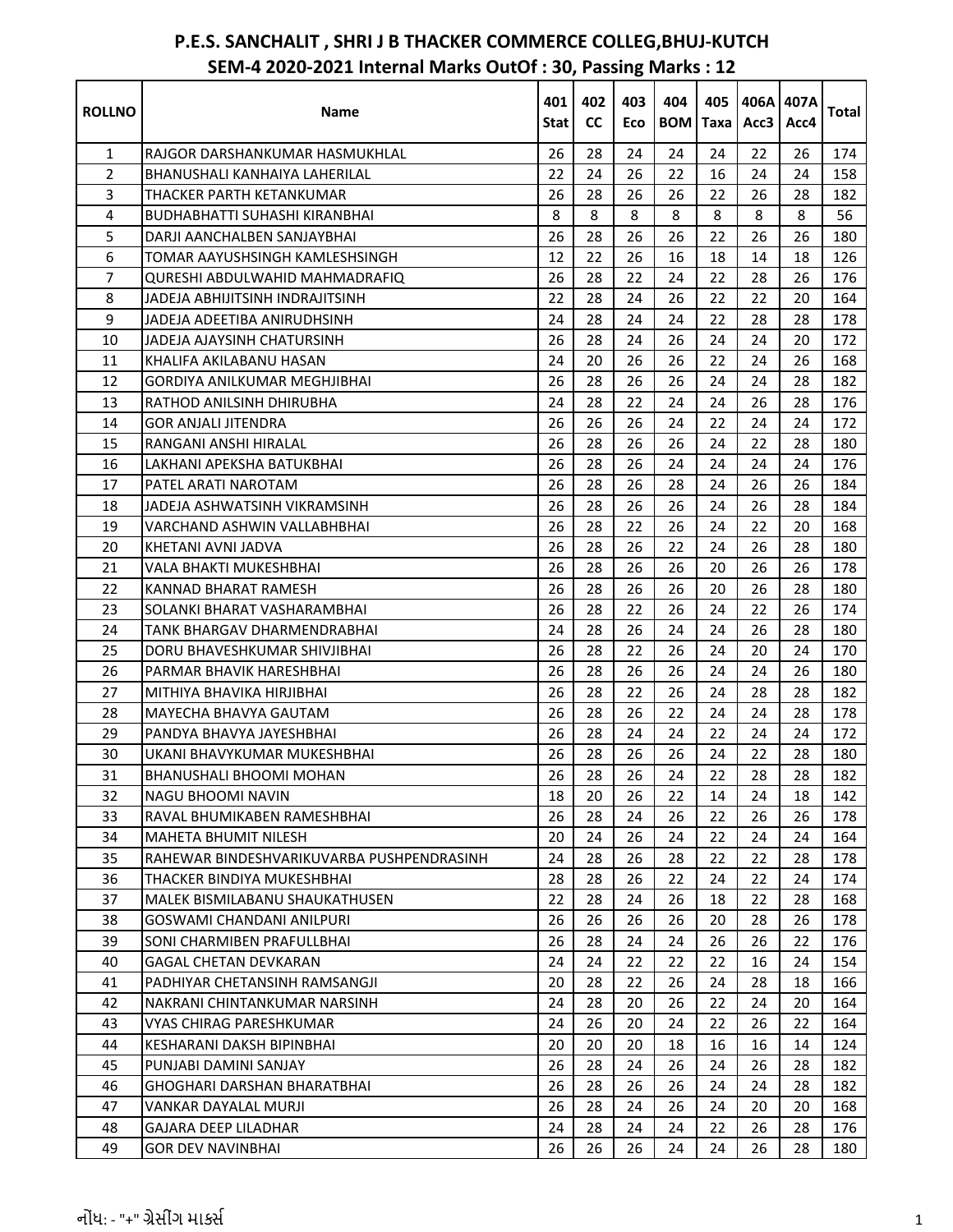| <b>ROLLNO</b> | Name                               | 401<br>Stat I | 402<br><b>CC</b> | 403<br>Eco | 404<br><b>BOM</b> | 405<br>Taxal | 406A 407A<br>Acc3 | Acc4 | <b>Total</b> |
|---------------|------------------------------------|---------------|------------------|------------|-------------------|--------------|-------------------|------|--------------|
| 50            | GADHAVI DEVANGI JAGDISH            | 28            | 28               | 26         | 22                | 24           | 26                | 28   | 182          |
| 51            | ANJARIA DEVANSHI AMITBHAI          | 24            | 28               | 26         | 24                | 24           | 22                | 28   | 176          |
| 52            | ZALA DEVANSHIBA BALBHADRASINH      | 26            | 28               | 24         | 24                | 24           | 26                | 28   | 180          |
| 53            | BARI DHARMENDRABHAI VERABHAI       | 26            | 28               | 26         | 26                | 22           | 24                | 28   | 180          |
| 54            | DHOLU DHARMIK NARASHIBHAI          | 26            | 28               | 26         | 26                | 24           | 22                | 28   | 180          |
| 55            | VADOR DHAVALKUMAR JITENDRA         | 24            | 28               | 22         | 26                | 22           | 24                | 28   | 174          |
| 56            | CHANDE DHRUV VIKRAM                | 26            | 28               | 24         | 24                | 22           | 26                | 22   | 172          |
| 57            | JADEJA DHRUVRAJSINH RAMDEVSINH     | 26            | 26               | 22         | 26                | 24           | 24                | 22   | 170          |
| 58            | RAJGOR DHRUVTEJ JENTIBHAI          | 26            | 28               | 24         | 26                | 24           | 24                | 28   | 180          |
| 59            | <b>GOR DHVANI SANJAYKUMAR</b>      | 24            | 28               | 26         | 18                | 24           | 28                | 28   | 176          |
| 60            | PUJ DHVANI DINESHBHAI              | 26            | 28               | 24         | 28                | 26           | 28                | 24   | 184          |
| 61            | <b>MODH DIGANT HARESHBHAI</b>      | 18            | 20               | 16         | $10+2$            | $10+2$       | 20                | 20   | 118          |
| 62            | CHAVDA DILIP HIRJIBHAI             | 26            | 28               | 26         | 26                | 24           | 24                | 28   | 182          |
| 63            | MAHESHWARI DIMPAL DHANJIBHAI       | 24            | 22               | 26         | 24                | 20           | 18                | 28   | 162          |
| 64            | MAHETA DIMPAL DILIPBHAI            | 14            | 18               | 12         | 12                | 14           | $10+2$            | 14   | 96           |
| 65            | GAJRA DIPAK MADHAVJI               | 26            | 28               | 24         | 24                | 24           | 28                | 24   | 178          |
| 66            | <b>VANKAR DIPAK RANABHAI</b>       | 14            | 18               | 22         | 20                | 20           | 24                | 16   | 134          |
| 67            | <b>GUNSAI DIPGIRI VINODGIRI</b>    | 26            | 28               | 26         | 26                | 24           | 24                | 28   | 182          |
| 68            | PARMAR DIPTIKUMARI DIPAKBHAI       | 26            | 28               | 26         | 26                | 22           | 26                | 28   | 182          |
| 69            | CHAVDA DISHA RAJESHBHAI            | 26            | 28               | 24         | 24                | 26           | 28                | 24   | 180          |
| 70            | PARMAR DIVYA ATULBHAI              | 26            | 28               | 26         | 22                | 24           | 26                | 28   | 180          |
| 71            | JADEJA DIVYANSHIBA KANUBHAI        | 26            | 24               | 26         | 22                | 24           | 24                | 24   | 170          |
| 72            | JADEJA DIVYRAJSINH NATUBHA         | 26            | 28               | 26         | 24                | 22           | 22                | 28   | 176          |
| 73            | KUMBHAR FAIZAL RAMJU               | 16            | 20               | 14         | 18                | 12           | 20                | 20   | 120          |
| 74            | PATHAN FARDIN FAKIRMAMAD           | 26            | 28               | 26         | 26                | 24           | 26                | 28   | 184          |
| 75            | SAMA FAROZA SHABIRHUSEN            | 24            | 28               | 26         | 20                | 24           | 28                | 28   | 178          |
| 76            | JADEJA GAUTAMSINH MAHAVIRSINH      | 26            | 26               | 26         | 24                | 24           | 26                | 28   | 180          |
| 77            | <b>VYAS GEETA ARVIND</b>           | 26            | 28               | 24         | 24                | 22           | 26                | 28   | 178          |
| 78            | SHEKHA GIRISHKUMAR MANILAL         | 26            | 26               | 24         | 26                | 24           | 22                | 22   | 170          |
| 79            | <b>KHARET GURU KESHABHAI</b>       | 26            | 28               | 24         | 24                | 26           | 26                | 28   | 182          |
| 80            | DAU HARDIK GHANSHYAM               | 26            | 28               | 26         | 24                | 24           | 28                | 28   | 184          |
| 81            | <b>VAGHELA HARDIK BHANJI</b>       | 28            | 28               | 28         | 26                | 24           | 24                | 20   | 178          |
| 82            | SODHA HARPALSINH VARDHAJI          | 20            | 14               | 24         | 16                | 24           | 18                | 28   | 144          |
| 83            | <b>ASODIYA HARSH GOPALBHAI</b>     | 20            | 28               | 26         | 22                | 24           | 26                | 24   | 170          |
| 84            | CHAVDA HARSH HARESHBHAI            | 18            | 22               | 24         | 22                | 20           | 24                | 24   | 154          |
| 85            | <b>GOSWAMI HARSH SURESHGAR</b>     | 26            | 18               | 26         | 28                | 22           | 26                | 28   | 174          |
| 86            | JEPAR HARSHA MOHAN                 | 26            | 28               | 26         | 26                | 26           | 26                | 28   | 186          |
| 87            | KHETANI HASMITA VALJIBHAI          | 26            | 28               | 26         | 22                | 24           | 26                | 24   | 176          |
| 88            | <b>BUDHBHATTI HASTI NARESHBHAI</b> | 20            | 24               | $10+2$     | 24                | 24           | 18                | 20   | 142          |
| 89            | JADEJA HEENABA BHARATSINH          | 16            | 22               | 24         | 16                | 22           | 24                | 20   | 144          |
| 90            | <b>GOSWAMI HENEE ANILPURI</b>      | 26            | 26               | 26         | 26                | 20           | 28                | 26   | 178          |
| 91            | PAREKH HENI PRAVINBHAI             | 26            | 28               | 24         | 28                | 24           | 28                | 24   | 182          |
| 92            | DHOLAKIYA HET PIYUSHBHAI           | 26            | 28               | 26         | 28                | 24           | 26                | 26   | 184          |
| 93            | CHAUHAN HETALBEN VIKRAMBHAI        | 26            | 28               | 24         | 24                | 24           | 28                | 28   | 182          |
| 94            | KESARIA HETAVI SURESHBHAI          | 26            | 28               | 28         | 24                | 26           | 24                | 28   | 184          |
| 95            | RAMJIYANI HETKUMAR RAMESHBHAI      | 26            | 28               | 26         | 22                | 24           | 22                | 28   | 176          |
| 96            | VASANI HETULKUMAR JAYNTILAL        | 28            | 28               | 26         | 26                | 24           | 22                | 28   | 182          |
| 97            | <b>MAMTORA HIRAK BHUPENDRA</b>     | 26            | 28               | 26         | 26                | 24           | 22                | 28   | 180          |
| 98            | THACKER HITESH DEEPAKBHAI          | 20            | 28               | 26         | 22                | 24           | 24                | 24   | 168          |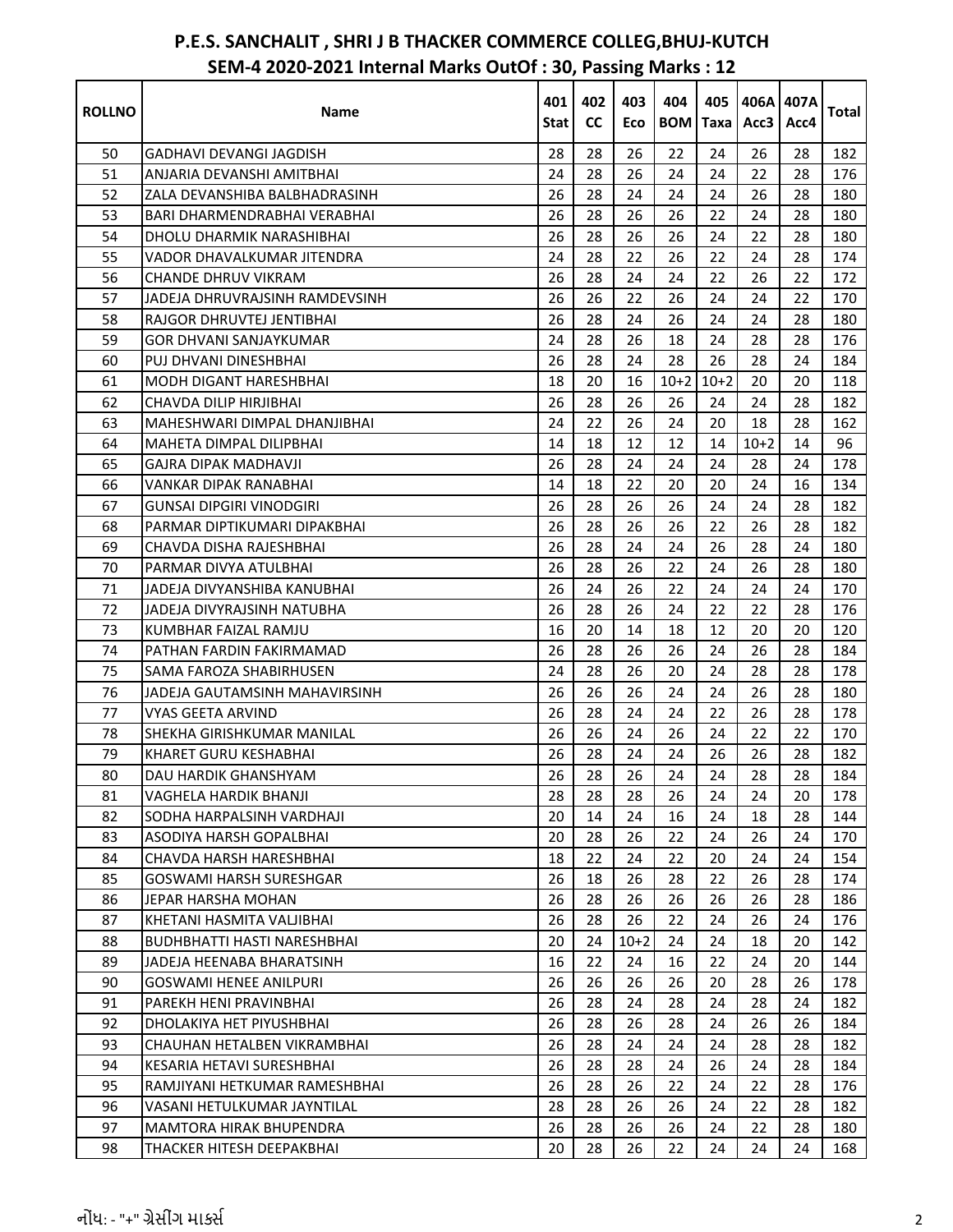| <b>ROLLNO</b> | Name                              | 401<br>Stat | 402<br><b>CC</b> | 403<br>Eco | 404<br><b>BOM</b> | 405<br><b>Taxa</b> | Acc3 | 406A1407A<br>Acc4 | Total |
|---------------|-----------------------------------|-------------|------------------|------------|-------------------|--------------------|------|-------------------|-------|
| 99            | META HITESHKUMAR KHIMJIBHAI       | 26          | 28               | 28         | 24                | 24                 | 28   | 28                | 186   |
| 100           | BAKALI IRAMBANU MAHMADRAFIK       | 24          | 28               | 26         | 20                | 24                 | 28   | 24                | 174   |
| 101           | <b>JOSHI ISHA JEMINBHAI</b>       | 26          | 28               | 26         | 26                | 22                 | 28   | 28                | 184   |
| 102           | MEMON ISMATBANU MAHMADZAHIDHUSEN  | 26          | 28               | 26         | 22                | 24                 | 26   | 28                | 180   |
| 103           | GHANCHI IZAJKUMAR HABIBHAI        | 26          | 18               | 22         | 26                | 24                 | 24   | 24                | 164   |
| 104           | GANATRA JAGDISH HASMUKH           | 26          | 26               | 26         | 26                | 24                 | 26   | 28                | 182   |
| 105           | MAKWANA JANHAVI KANAIYABHAI       | 18          | 24               | 16         | 20                | 24                 | 22   | 16                | 140   |
| 106           | LUHAR JAVED ABDULLA               | 26          | 28               | 22         | 22                | 22                 | 24   | 24                | 168   |
| 107           | PATEL JAYDEEP VIJAYKUMAR          | 26          | 28               | 26         | 28                | 24                 | 26   | 26                | 184   |
| 108           | AYAR JAYESH RAMJI                 | 26          | 28               | 26         | 24                | 24                 | 20   | 28                | 176   |
| 109           | BHANUSHALI JAYESH MANGALDAS       | 26          | 28               | 20         | 26                | 22                 | 22   | 28                | 172   |
| 110           | BHANUSHALI JAYESHKUMAR RAMESHBHAI | 26          | 28               | 26         | 26                | 24                 | 26   | 28                | 184   |
| 111           | JADEJA JAYPALSINH SURUBHA         | 26          | 26               | 26         | 26                | 22                 | 26   | 28                | 180   |
| 112           | ZALA JAYRAJSINH JAYENDRASINH      | 24          | 28               | 22         | 26                | 24                 | 28   | 24                | 176   |
| 113           | BHANUSHALI JEENALBEN VINODBHAI    | 26          | 24               | 28         | 24                | 26                 | 26   | 28                | 182   |
| 114           | LUHAR JENABBANU ABDULRAZAK        | 24          | 28               | 26         | 24                | 24                 | 24   | 28                | 178   |
| 115           | RAJGOR JHANVI MULSHANKAR          | 26          | 28               | 24         | 28                | 24                 | 26   | 28                | 184   |
| 116           | <b>GUSAI JIGAR HARESHGAR</b>      | 26          | 26               | 26         | 24                | 24                 | 26   | 28                | 180   |
| 117           | MAHESHWARI JIGAR DEVSHI           | 24          | 28               | 24         | 26                | 26                 | 26   | 28                | 182   |
| 118           | KENIYA JIGNA MAHESHBHAI           | 24          | 28               | 26         | 26                | 22                 | 22   | 28                | 176   |
| 119           | <b>SUTAR JIGNA DILIPBHAI</b>      | 24          | 28               | 26         | 22                | 24                 | 28   | 22                | 174   |
| 120           | ASHAR JUGAL JITENBHAI             | 26          | 28               | 26         | 22                | 24                 | 26   | 26                | 178   |
| 121           | TURIYA JUNED AMIN                 | 26          | 28               | 24         | 26                | 26                 | 28   | 28                | 186   |
| 122           | JADEJA JYOTSNABA KANUBHA          | 26          | 14               | 22         | 24                | 16                 | 22   | 28                | 152   |
| 123           | CHAUHAN KAJAL MAHENDRASINH        | 26          | 28               | 24         | 26                | 26                 | 28   | 28                | 186   |
| 124           | RATHOD KAJAL LALITKUMAR           | 26          | 24               | 22         | 24                | 20                 | 26   | 28                | 170   |
| 125           | SHAH KAJAL DILIPBHAI              | 28          | 28               | 26         | 22                | 24                 | 22   | 24                | 174   |
| 126           | MAKHECHA KALPESH PRAKASHBHAI      | 24          | 28               | 22         | 26                | 24                 | 22   | 24                | 170   |
| 127           | CHAVDA KAMINI RAMJIBHAI           | 26          | 28               | 24         | 28                | 24                 | 24   | 26                | 180   |
| 128           | JOSHI KANGANBEN MEHULBHAI         | 26          | 28               | 26         | 28                | 24                 | 24   | 28                | 184   |
| 129           | CHAVDA KAPIL RAJESHBHAI           | 26          | 24               | 22         | 26                | 26                 | 18   | 28                | 170   |
| 130           | SHARMA KARAN DEVENDRABHAI         | 26          | 14               | 24         | 14                | 14                 | 22   | 22                | 136   |
| 131           | JADEJA KARANSINH MAHIPATSINH      | 26          | 28               | 24         | 28                | 24                 | 22   | 26                | 178   |
| 132           | PARMAR KARTIK JITENDRABHAI        | 24          | 28               | 22         | 24                | 24                 | 26   | 28                | 176   |
| 133           | <b>BHINDE KASHYAP KETANBHAI</b>   | 26          | 28               | 26         | 20                | 24                 | 28   | 26                | 178   |
| 134           | JAT KASIM SALIM                   | 26          | 28               | 26         | 26                | 22                 | 26   | 26                | 180   |
| 135           | THACKER KENIL VIJAYKUMAR          | 26          | 26               | 24         | 24                | 24                 | 26   | 28                | 178   |
| 136           | VEJLANI KHADIJA AZIZ              | 26          | 28               | 24         | 28                | 24                 | 24   | 28                | 182   |
| 137           | <b>GUSAI KHUSBOO KIRANGIRI</b>    | 26          | 28               | 26         | 26                | 22                 | 28   | 26                | 182   |
| 138           | NAYANI KHUSHALI ISHWARLAL         | 26          | 28               | 26         | 26                | 24                 | 24   | 26                | 180   |
| 139           | PATEL KHUSHALI KARSHAN            | 26          | 26               | 26         | 28                | 24                 | 26   | 26                | 182   |
| 140           | <b>GOR KHUSHBOO RITENBHAI</b>     | 24          | 24               | 24         | 26                | 16                 | 26   | 28                | 168   |
| 141           | <b>GOHIL KHUSHI HITESH</b>        | 24          | 28               | 24         | 24                | 22                 | 24   | 28                | 174   |
| 142           | MEHTA KHUSHI VINODBHAI            | 26          | 28               | 26         | 22                | 24                 | 26   | 28                | 180   |
| 143           | PATEL KHUSHI ISHWARBHAI           | 26          | 28               | 26         | 24                | 26                 | 22   | 26                | 178   |
| 144           | VORA KHUSHI LALITBHAI             | 26          | 28               | 24         | 28                | 24                 | 26   | 28                | 184   |
| 145           | KHUNGLA KINJAL PRABHUBHAI         | 26          | 22               | 22         | 24                | 22                 | 26   | 28                | 170   |
| 146           | SODHA KIRITSINH CHANDANSINH       | 14          | 14               | $10+2$     | 18                | 18                 | 16   | 20                | 112   |
| 147           | MOTA KISHAN PRAFUL                | 26          | 28               | 22         | 28                | 22                 | 24   | 24                | 174   |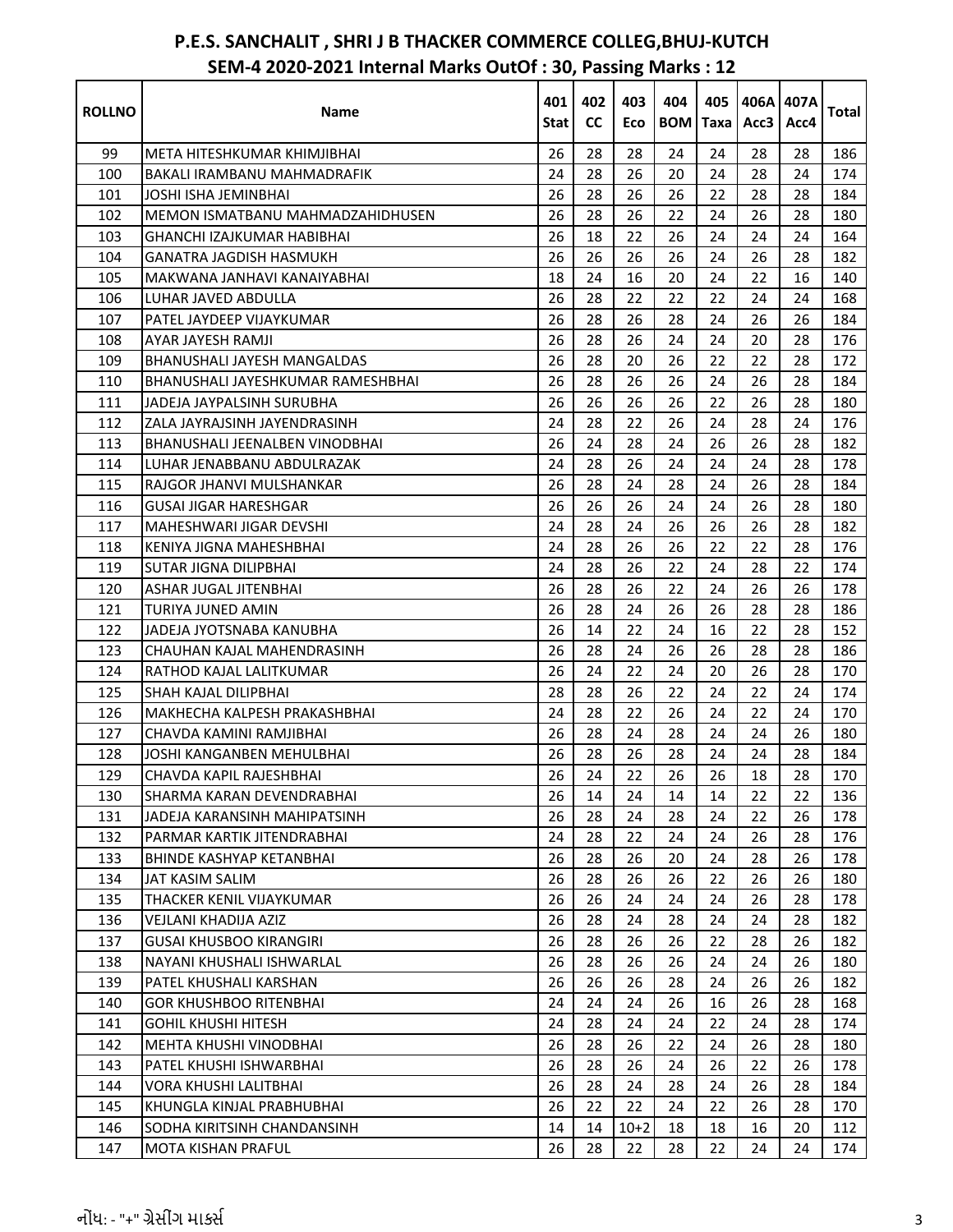| <b>ROLLNO</b> | Name                                | 401<br>Stat I | 402<br><b>CC</b> | 403<br>Eco | 404<br><b>BOM</b> | 405<br>Taxa | 406A 407A<br>Acc3 | Acc4   | <b>Total</b> |
|---------------|-------------------------------------|---------------|------------------|------------|-------------------|-------------|-------------------|--------|--------------|
| 148           | PARMAR KISHAN VINODBHAI             | 26            | 28               | 26         | 28                | 24          | 20                | 26     | 178          |
| 149           | KHUNGALA KOMAL SHANKARBHAI          | 26            | 26               | 28         | 26                | 26          | 28                | 28     | 188          |
| 150           | MEHTA KRIMA YASHWANT                | 24            | 24               | 26         | 22                | 24          | 18                | 26     | 164          |
| 151           | THACKER KRISH PRAFULKUMAR           | 18            | 20               | 16         | 12                | 16          | 20                | 18     | 120          |
| 152           | PITRODA KRUPA DEEPAKBHAI            | 24            | 26               | 24         | 24                | 26          | 26                | 26     | 176          |
| 153           | THACKER KRUPALIBEN RAJESHBHAI       | 26            | 26               | 26         | 20                | 24          | 24                | 26     | 172          |
| 154           | JOSHI KRUSHITA HITESHBHAI           | 26            | 28               | 28         | 22                | 26          | 24                | 26     | 180          |
| 155           | THACKER KRUTI PRAKASHBHAI           | 24            | 28               | 24         | 26                | 22          | 28                | 28     | 180          |
| 156           | POMAL KUNJAL SANJAY                 | 26            | 28               | 26         | 26                | 24          | 22                | 28     | 180          |
| 157           | <b>GOSWAMI KUNJALBEN BHARATGAR</b>  | 26            | 28               | 24         | 26                | 24          | 26                | 28     | 182          |
| 158           | CHANDAN KUSHAL CHETANKUMAR          | 28            | 28               | 26         | 22                | 24          | 26                | 28     | 182          |
| 159           | <b>BABARIYA LABDHI HASMUKH</b>      | 26            | 26               | 26         | 18                | 22          | 22                | 28     | 168          |
| 160           | RABARI LAXMAN MANGABHAI             | 26            | 28               | 26         | 26                | 24          | 22                | 28     | 180          |
| 161           | KHATRI MAHAMADSAKIR HAJIHASAN       | 14            | $10+2$           | 22         | 16                | 12          | 24                | 16     | 116          |
| 162           | AHIR MAHESH BABUBHAI                | 26            | 28               | 26         | 26                | 26          | 22                | 28     | 182          |
| 163           | DANGAR MAHESHBHAI MOHANBHAI         | 26            | 28               | 28         | 24                | 24          | 26                | 28     | 184          |
| 164           | MEMAN MAHMADAASIF IBRAHIM           | 26            | 28               | 26         | 24                | 24          | 26                | 28     | 182          |
| 165           | PUROHIT MANALI SURESHKUMAR          | 24            | 24               | 26         | 20                | 22          | 20                | 22     | 158          |
| 166           | SHAH MANI MAHESH                    | 24            | 28               | 22         | 26                | 26          | 24                | 28     | 178          |
| 167           | CHHABHAIYA MANISH KISHORBHAI        | 26            | 28               | 26         | 26                | 24          | 22                | 28     | 180          |
| 168           | BHANUSHALI MANSI JAYSUKHBHAI        | 26            | 28               | 24         | 24                | 24          | 28                | 28     | 182          |
| 169           | <b>BHANUSHALI MAYUR KANJIBHAI</b>   | 26            | 28               | 26         | 26                | 24          | 28                | 28     | 186          |
| 170           | <b>BHANUSHALI MEET SURESHBHAI</b>   | 26            | 28               | 26         | 28                | 20          | 24                | 28     | 180          |
| 171           | <b>SAVLA MEET MAHESH</b>            | 24            | 24               | 24         | 18                | 22          | 22                | 28     | 162          |
| 172           | THACKER MEETKUMAR AJITBHAI          | 26            | 28               | 22         | 26                | 26          | 26                | 28     | 182          |
| 173           | JEPAR MEHUL PACHANBHAI              | 26            | 28               | 26         | 26                | 26          | 24                | 26     | 182          |
| 174           | KARIYA MEHUL MAHESHBHAI             | 26            | 28               | 26         | 26                | 22          | 26                | 28     | 182          |
| 175           | <b>MEHTA MIHIR DHIRAJBHAI</b>       | 24            | 28               | 26         | 26                | 24          | 26                | 26     | 180          |
| 176           | SHAH MIHIR PRAKASHBHAI              | 24            | 28               | 24         | 20                | 24          | 22                | 22     | 164          |
| 177           | LUHAR MILANKUMAR KAMLESHBHAI        | 24            | 28               | 26         | 26                | 24          | 24                | 28     | 180          |
| 178           | MAHESHWARI MINAL HARESH             | $20\,$        | $20\,$           | $18\,$     | $20\,$            | $20\,$      | 18                | 22     | 138          |
| 179           | SOLANKI MITESH BHAGUBHAI            | 26            | 28               | 24         | 26                | 24          | 22                | 20     | 170          |
| 180           | <b>SUMRA MOHIN MOHAMAD</b>          | 26            | 28               | 26         | 24                | 24          | 26                | 28     | 182          |
| 181           | SAIYED MOHMEDJAMIR JAVED            | 26            | 26               | 24         | 26                | 22          | 22                | 20     | 166          |
| 182           | SATI MOHOMMEDHANIF IQBAL            | 26            | 26               | 24         | 26                | 24          | 22                | 18     | 166          |
| 183           | SAIYAD MUNIRHUSHEN ISMAILSHA        | 26            | 28               | 26         | 26                | 24          | 22                | 28     | 180          |
| 184           | SUMRA MUSKAN ALIMAMAD               | 24            | 28               | 26         | 20                | 24          | 28                | 28     | 178          |
| 185           | JETHI NANDANI KANAIYALAL            | 18            | 18               | 18         | 14                | 14          | 16                | 20     | 118          |
| 186           | THACKER NANDANI SANJAYBHAI          | 26            | 28               | 24         | 24                | 26          | 28                | 28     | 184          |
| 187           | SACHADE NANDISH NARENDRABHAI        | 24            | 28               | 26         | 26                | 26          | 24                | 28     | 182          |
| 188           | <b>AHIR NANDKISHOR YOGESHBHAI</b>   | 26            | 28               | 26         | 26                | 24          | 22                | 22     | 174          |
| 189           | PAYAN NAVINKUMAR PARBAT             | 24            | 28               | 24         | 28                | 22          | 26                | 26     | 178          |
| 190           | GAJJAR NAYAN ANILKUMAR              | 26            | 28               | 26         | 26                | 22          | 24                | 22     | 174          |
| 191           | SEJPAL NEEL ASHWINBHAI              | 4             | $10+2$           | 8          | 6                 | $10+2$      | $\overline{2}$    | $10+2$ | 56           |
| 192           | <b>MEHTA NEER DILIPKUMAR</b>        | 26            | 28               | 26         | 24                | 22          | 22                | 28     | 176          |
| 193           | <b>VORA NEERKUMAR CHANDRESHBHAI</b> | 26            | 28               | 22         | 26                | 26          | 26                | 28     | 182          |
| 194           | GAJARA NEHABEN SHAMBHULAL           | 26            | 28               | 22         | 28                | 24          | 26                | 28     | 182          |
| 195           | <b>GOR NIGAM MANOJ</b>              | 24            | 28               | 24         | 26                | 22          | 28                | 28     | 180          |
| 196           | PARMAR NIKESH MILAPKUMAR            | 26            | 28               | 22         | 26                | 26          | 26                | 28     | 182          |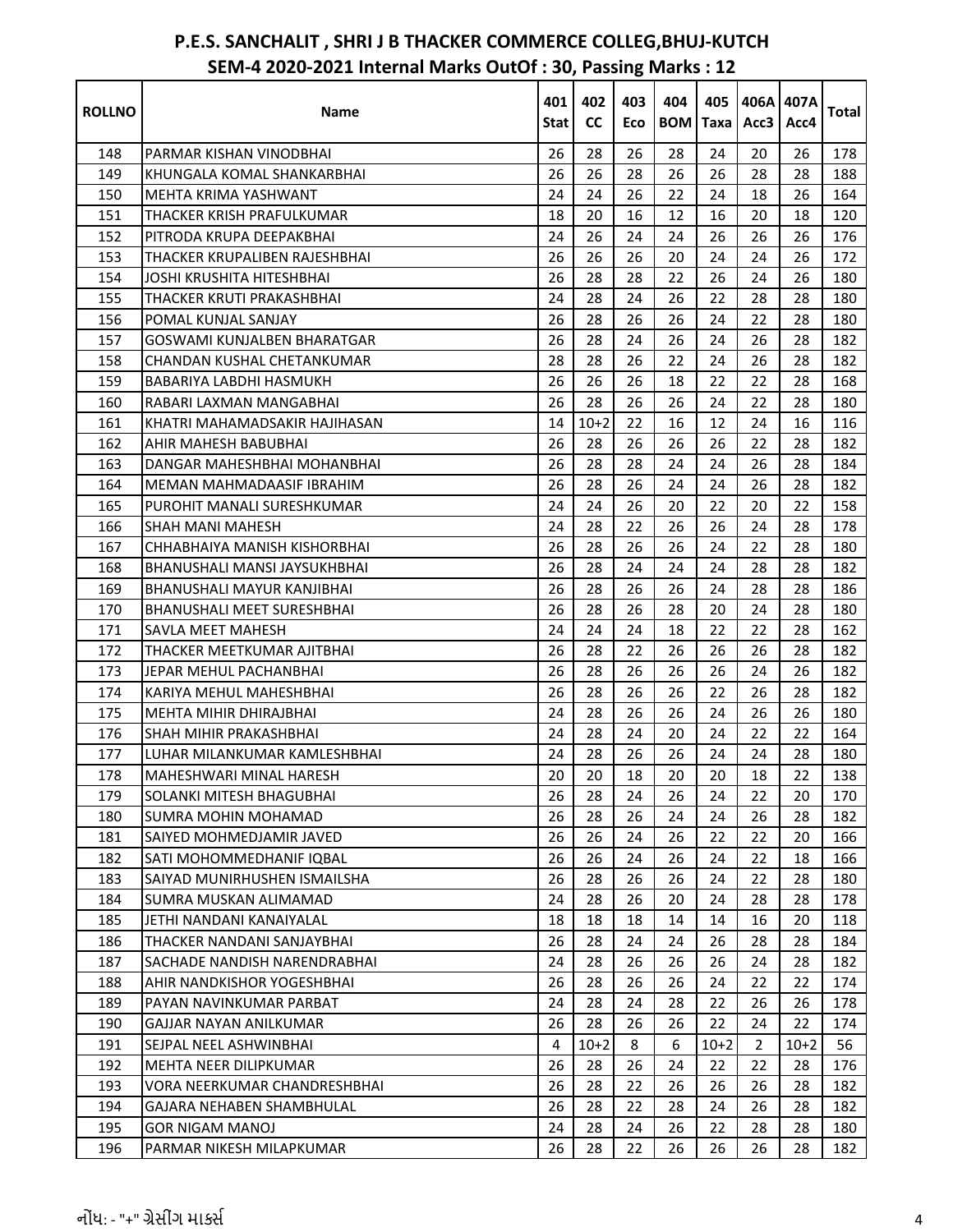| <b>ROLLNO</b> | Name                                  | 401<br>Stat | 402<br><b>CC</b> | 403<br>Eco | 404 | 405<br><b>BOM</b> Taxa | 406A 407A<br>Acc3 | Acc4        | <b>Total</b> |
|---------------|---------------------------------------|-------------|------------------|------------|-----|------------------------|-------------------|-------------|--------------|
| 197           | GAGAL NIKIN HARI                      | 26          | 28               | 22         | 24  | 24                     | 22                | 26          | 172          |
| 198           | HETHAVADIYA NIKUL SHAMJEEBHAI         | 26          | 28               | 28         | 24  | 24                     | 28                | 26          | 184          |
| 199           | MAHESHWARI NILESH BHIMJI              | 24          | 28               | 22         | 24  | 24                     | 22                | 26          | 170          |
| 200           | SUTHAR NILESH PURUSHOTTAM             | 26          | 28               | 26         | 28  | 24                     | 24                | 28          | 184          |
| 201           | <b>BADIYA NILESHKUMAR KARSHANBHAI</b> | 20          | 20               | 20         | 18  | 16                     | 16                | 12          | 122          |
| 202           | JOSHI NISHA MAHESH                    | 26          | 28               | 26         | 28  | 24                     | 26                | 28          | 186          |
| 203           | SONI NISHA PRAFULKUMAR                | 24          | 28               | 24         | 28  | 24                     | 26                | 28          | 182          |
| 204           | SONI NISHANTKUMAR MAHENDRAKUMAR       | 26          | 18               | 26         | 28  | 22                     | 22                | 28          | 170          |
| 205           | <b>GOR OM BHARATBHAI</b>              | 20          | 28               | 26         | 22  | 24                     | 24                | 24          | 168          |
| 206           | CHHABHAIYA OMKUMAR SURESHBHAI         | 24          | 28               | 26         | 26  | 22                     | 22                | 28          | 176          |
| 207           | <b>VELANI ONIKA CHHAGANBHAI</b>       | 26          | 28               | 26         | 26  | 24                     | 24                | 26          | 180          |
| 208           | <b>MEHTA PALAK BHAVESH</b>            | 26          | 28               | 26         | 26  | 24                     | 24                | 26          | 180          |
| 209           | <b>BHAGAT PARAS CHIMANLAL</b>         | 26          | 28               | 20         | 22  | 20                     | 22                | 28          | 166          |
| 210           | NAKHUA PARESH RAMESHBHAI              | 26          | 28               | 24         | 24  | 22                     | 24                | 28          | 176          |
| 211           | CHANDRA PIYUSH PRAVINBHAI             | 26          | 28               | 26         | 24  | 24                     | 24                | 26          | 178          |
| 212           | TEJWANI POOJA RAMESH                  | 28          | 28               | 26         | 22  | 24                     | 28                | 28          | 184          |
| 213           | DAVDA POONAM VIJAYBHAI                | 24          | 28               | 26         | 24  | 24                     | 22                | 24          | 172          |
| 214           | CHHANGA PRADEEPKUMAR RUPESHBHAI       | 0           | 0                | 0          | 0   | 0                      | 0                 | $\mathbf 0$ | $\mathbf 0$  |
| 215           | SOLANKI PRAGYA MANISHBHAI             | 24          | 28               | 28         | 24  | 24                     | 28                | 28          | 184          |
| 216           | JOSHI PRANAY HIMANSHUBHAI             | 26          | 18               | 26         | 26  | 22                     | 22                | 28          | 168          |
| 217           | DAVE PRATHAMKUMAR SANJAYBHAI          | 20          | 28               | 22         | 26  | 24                     | 22                | 24          | 166          |
| 218           | SARVAIYA PRATIPALSINH ANIRUDDHSINH    | 24          | 28               | 26         | 22  | 24                     | 28                | 26          | 178          |
| 219           | <b>MAHETA PRINCE RAJESHBHAI</b>       | 24          | 28               | 26         | 24  | 22                     | 26                | 24          | 174          |
| 220           | <b>MAHETA PRINCY KAMLESHKUMAR</b>     | 26          | 28               | 26         | 24  | 24                     | 24                | 26          | 178          |
| 221           | <b>MEHTA PRIT MAHESHKUMAR</b>         | 16          | 28               | 20         | 24  | 24                     | 24                | 28          | 164          |
| 222           | JEPAR PRIYA SHIVJI                    | 12          | 14               | 16         | 26  | 18                     | 20                | 24          | 130          |
| 223           | CHHADIDAR AALIYA ABDULMAJID           | 26          | 24               | 22         | 26  | 26                     | 20                | 24          | 168          |
| 224           | KHATRI ADAM ABDULAZIZ                 | 24          | 28               | 26         | 20  | 22                     | 28                | 26          | 174          |
| 225           | <b>PATEL AISHWARYA VIJAY</b>          | 28          | 28               | 28         | 26  | 26                     | 24                | 26          | 186          |
| 226           | KHOJA AMAN RAMJANALI                  | 26          | 28               | 24         | 22  | 20                     | 24                | 26          | 170          |
| 227           | PINDORIA ANITA VALII                  | 28          | 28               | 28         | 26  | 26                     | 24                | 26          | 186          |
| 228           | SONI ANJANI MAHESHBHAI                | 24          | 28               | 26         | 24  | 22                     | 28                | 28          | 180          |
| 229           | <b>MISTRY ANKITA ESHWAR</b>           | 26          | 28               | 26         | 26  | 24                     | 22                | 28          | 180          |
| 230           | THACKER ANUP JIGNESH                  | 26          | 28               | 22         | 20  | 22                     | 24                | 20          | 162          |
| 231           | <b>BARADIYA ASHVIN BECHUBHAI</b>      | 26          | 28               | 26         | 26  | 26                     | 22                | 28          | 182          |
| 232           | JADEJA BHAVINIBA DASHRATHSINH         | 26          | 28               | 26         | 24  | 24                     | 28                | 28          | 184          |
| 233           | JADEJA BHAVINIBA SHAILENDRASINH       | 26          | 28               | 24         | 26  | 24                     | 28                | 26          | 182          |
| 234           | <b>MEHTA BHAVYA ATUL</b>              | 26          | 28               | 26         | 24  | 24                     | 26                | 28          | 182          |
| 235           | MARU BHISHMRAJ KUMARBHAI              | 26          | 28               | 24         | 24  | 24                     | 26                | 28          | 180          |
| 236           | CHANDE CHETNA KANJIBHAI               | 20          | 26               | 16         | 20  | 18                     | 16                | 14          | 130          |
| 237           | <b>BHANUSHALI DARSHAN SURESH</b>      | 26          | 28               | 26         | 26  | 20                     | 24                | 28          | 178          |
| 238           | JOSHI DARSHAN SAVJIBHAI               | 26          | 28               | 22         | 26  | 24                     | 22                | 28          | 176          |
| 239           | RAJGOR DARSHAN JAYESH                 | 28          | 28               | 26         | 24  | 24                     | 24                | 26          | 180          |
| 240           | VARU DEEPKUMAR AJAYBHAI               | 26          | 28               | 28         | 26  | 26                     | 24                | 24          | 182          |
| 241           | JADEJA DEEPRAJSINH AJITSINH           | 26          | 28               | 24         | 26  | 24                     | 22                | 28          | 178          |
| 242           | BARMEDA DEV NARENDRABHAI              | 28          | 28               | 24         | 26  | 24                     | 24                | 26          | 180          |
| 243           | SHAH DEVANSHI BHAVESH                 | 26          | 28               | 24         | 26  | 20                     | 28                | 26          | 178          |
| 244           | RAJGOR DHARMIK ASHVINBHAI             | 22          | 28               | 26         | 24  | 26                     | 24                | 26          | 176          |
| 245           | THACKER DILIP ASHOKBHAI               | 26          | 28               | 24         | 24  | 24                     | 28                | 28          | 182          |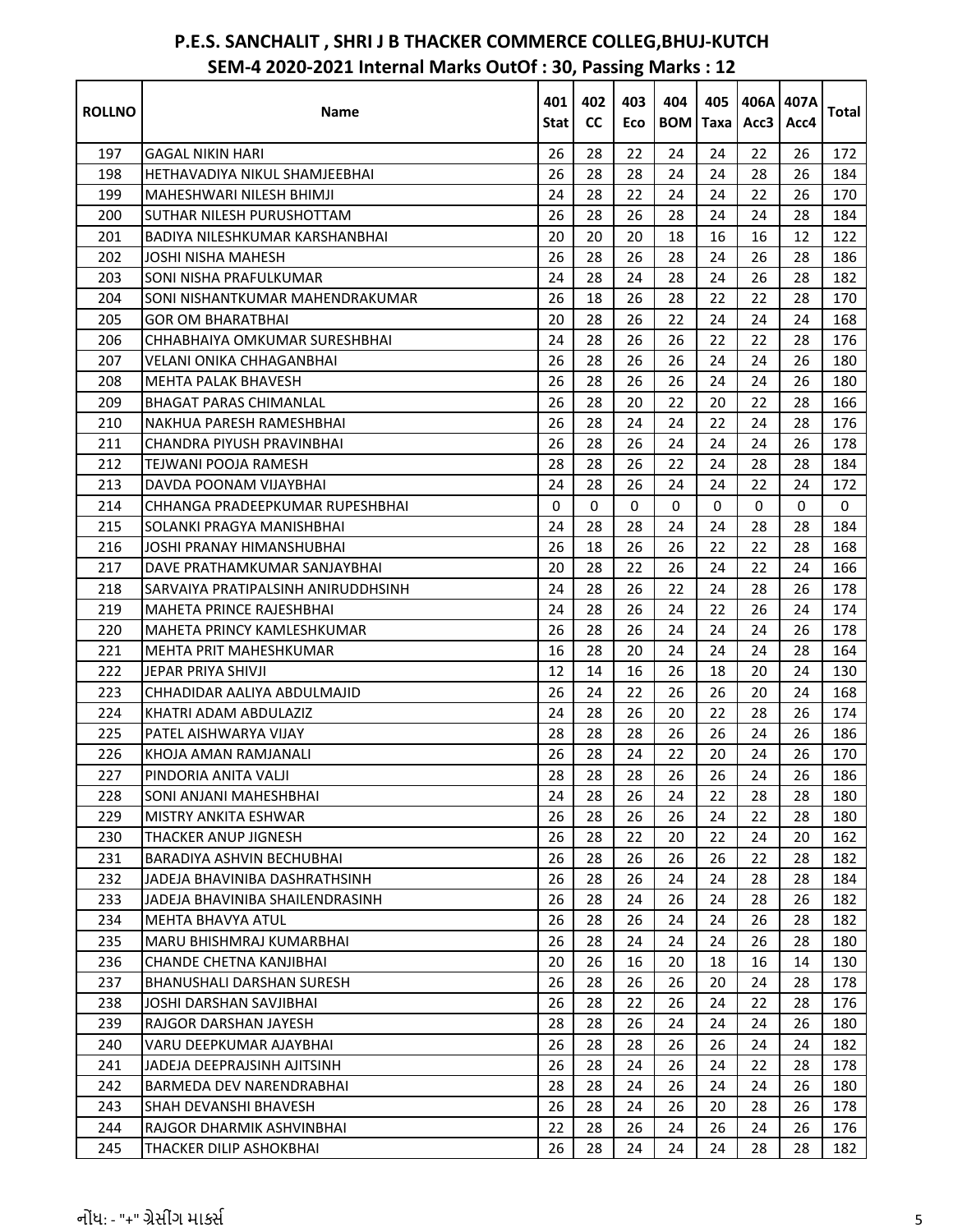| <b>ROLLNO</b> | Name                                | 401<br>Stat | 402<br><b>CC</b> | 403<br>Eco | 404<br><b>BOM</b> | 405<br><b>Taxa</b> | Acc3 | 406A1407A<br>Acc4 | Total |
|---------------|-------------------------------------|-------------|------------------|------------|-------------------|--------------------|------|-------------------|-------|
| 246           | VAGHELA ENA MAHESHBHAI              | 26          | 28               | 24         | 28                | 26                 | 28   | 24                | 184   |
| 247           | SUMRA FARHAN OSMAN                  | 26          | 28               | 24         | 26                | 26                 | 22   | 24                | 176   |
| 248           | CHAUHAN GAHENA KANJIBHAI            | 26          | 28               | 24         | 26                | 24                 | 22   | 28                | 178   |
| 249           | MAHESHWARI HARDIK NARAN             | 26          | 28               | 28         | 26                | 24                 | 28   | 26                | 186   |
| 250           | VALANI HASTIBEN VINODBHAI           | 26          | 28               | 24         | 26                | 22                 | 26   | 26                | 178   |
| 251           | GADHAVI HEMANEE BHARATDAN           | 26          | 28               | 24         | 28                | 26                 | 28   | 24                | 184   |
| 252           | MEHTA HENCY INDRAVADAN              | 24          | 28               | 26         | 22                | 16                 | 22   | 28                | 166   |
| 253           | HIRANI HIREN MAVJI                  | 28          | 28               | 28         | 26                | 26                 | 24   | 26                | 186   |
| 254           | MAHESHWARI JAYESH SHAMJI            | 26          | 28               | 26         | 26                | 24                 | 22   | 28                | 180   |
| 255           | KATARMAL JEET ANILBHAI              | 26          | 28               | 26         | 24                | 24                 | 24   | 20                | 172   |
| 256           | JADEJA JHANVI AJITSINH              | 28          | 28               | 26         | 26                | 22                 | 26   | 28                | 184   |
| 257           | RABADIYA JIGNESH NARANBHAI          | 26          | 28               | 24         | 26                | 24                 | 22   | 22                | 172   |
| 258           | THACKER KARAN RAMESH                | 18          | 28               | 26         | 22                | 24                 | 26   | 24                | 168   |
| 259           | CHAUHAN KEVAL JIGNESHBHAI           | 26          | 28               | 14         | 24                | 24                 | 26   | 26                | 168   |
| 260           | OZA KINJAL MADANLAL                 | 26          | 26               | 26         | 24                | 22                 | 22   | 26                | 172   |
| 261           | RATHOD KINJAL SUDHIR                | 24          | 28               | 26         | 20                | 24                 | 28   | 26                | 176   |
| 262           | BHANUSHALI KRISHNA KANAIYALAL       | 24          | 28               | 26         | 24                | 24                 | 28   | 28                | 182   |
| 263           | KHAKHLA KRUPALIBAHEN CHAMPSHIBHAI   | 26          | 26               | 24         | 22                | 20                 | 26   | 26                | 170   |
| 264           | RABARI LAXMAN BHARA                 | 20          | 28               | 18         | 26                | 24                 | 22   | 20                | 158   |
| 265           | VYAS LAY SANJAYBHAI                 | 24          | 26               | 26         | 24                | 24                 | 26   | 20                | 170   |
| 266           | <b>GORASIYA MAHESH RAVJIBHAI</b>    | 28          | 28               | 26         | 18                | 26                 | 26   | 28                | 180   |
| 267           | VADHER MAHIPALSINH JAYDEEPSINH      | 26          | 28               | 26         | 24                | 24                 | 26   | 28                | 182   |
| 268           | RAI MANISH ODHAV                    | 24          | 24               | 22         | 24                | 24                 | 16   | 20                | 154   |
| 269           | JATIYA MAYUR VALABHAI               | 20          | 28               | 22         | 26                | 24                 | 24   | 28                | 172   |
| 270           | MAHESHWARI MEGHJI RAVJI             | 28          | 28               | 26         | 28                | 24                 | 28   | 26                | 188   |
| 271           | KALAWAT MEHUL MAHENDRASINGH         | 24          | 28               | 26         | 20                | 22                 | 28   | 26                | 174   |
| 272           | JOSHI MIHIRKUMAR BHUPENDRA          | 26          | 28               | 24         | 26                | 24                 | 24   | 26                | 178   |
| 273           | JADEJA MITRAJSINH SAHDEVSINH        | 28          | 28               | 26         | 28                | 24                 | 28   | 26                | 188   |
| 274           | KHATRI MOHAMMADUMAR ABDULSATTAR     | 18          | 28               | 22         | 20                | 22                 | 20   | 24                | 154   |
| 275           | DEVDHAR MOHIT BIRBAL                | 26          | 28               | 24         | 26                | 24                 | 24   | 26                | 178   |
| 276           | KHALIFA MUSTAK ANWARHUSEN           | 24          | 26               | 26         | 26                | 22                 | 22   | 24                | 170   |
| 277           | PATTANI NANJI VALJI                 | 24          | 28               | 26         | 26                | 24                 | 26   | 24                | 178   |
| 278           | RAYMA NASRINBANU MUSTAK             | 26          | 28               | 24         | 24                | 22                 | 24   | 28                | 176   |
| 279           | PANDEY NEHA HANUMANSHARAN           | 24          | 28               | 18         | 26                | 26                 | 18   | 24                | 164   |
| 280           | THACKER NIDHIBEN MANOJBHAI          | 26          | 28               | 24         | 24                | 24                 | 28   | 28                | 182   |
| 281           | JADEJA NIKITABA JITENDRASINH        | 24          | 28               | 26         | 24                | 22                 | 28   | 28                | 180   |
| 282           | MAHIDA NITESHKUMAR BHIKHABHAI       | 22          | 28               | 20         | 22                | 18                 | 26   | 22                | 158   |
| 283           | PUJARA PRATIK SANJAYBHAI            | 28          | 28               | 26         | 18                | 26                 | 26   | 28                | 180   |
| 284           | <b>LIMBANI PRINCY SURESH</b>        | 26          | 28               | 24         | 28                | 20                 | 24   | 28                | 178   |
| 285           | GUSAI PRIYANSHUGAR NANDGAR          | 20          | 28               | 26         | 22                | 24                 | 26   | 24                | 170   |
| 286           | DHANANI RACHANA TULSIDAS            | 26          | 28               | 22         | 26                | 22                 | 26   | 26                | 176   |
| 287           | MAHESHWARI RAHULKUMAR KANJIBHAI     | 26          | 28               | 26         | 26                | 24                 | 22   | 22                | 174   |
| 288           | PADEYAR RAJA-E-MUSTFA SIDHIK        | 26          | 28               | 26         | 26                | 24                 | 22   | 24                | 176   |
| 289           | HARIJAN RANA KHETA                  | 18          | 20               | 18         | 12                | 16                 | 20   | 18                | 122   |
| 290           | SUTHAR RIDDHI MANUBHAI              | 16          | 26               | 20         | 24                | 26                 | 28   | 26                | 166   |
| 291           | <b>GOSWAMI RIDDHIBEN SAMBHUGIRI</b> | 26          | 28               | 24         | 26                | 22                 | 26   | 28                | 180   |
| 292           | NAI RIDDHIBEN RAMESHBHAI            | 24          | 28               | 26         | 24                | 24                 | 28   | 28                | 182   |
| 293           | MISHRA ROHIT RADHARAMAN             | 26          | 26               | 26         | 24                | 22                 | 26   | 28                | 178   |
| 294           | JANJAK ROSHANI NAMORIBHAI           | 20          | 26               | 20         | 22                | 24                 | 22   | 24                | 158   |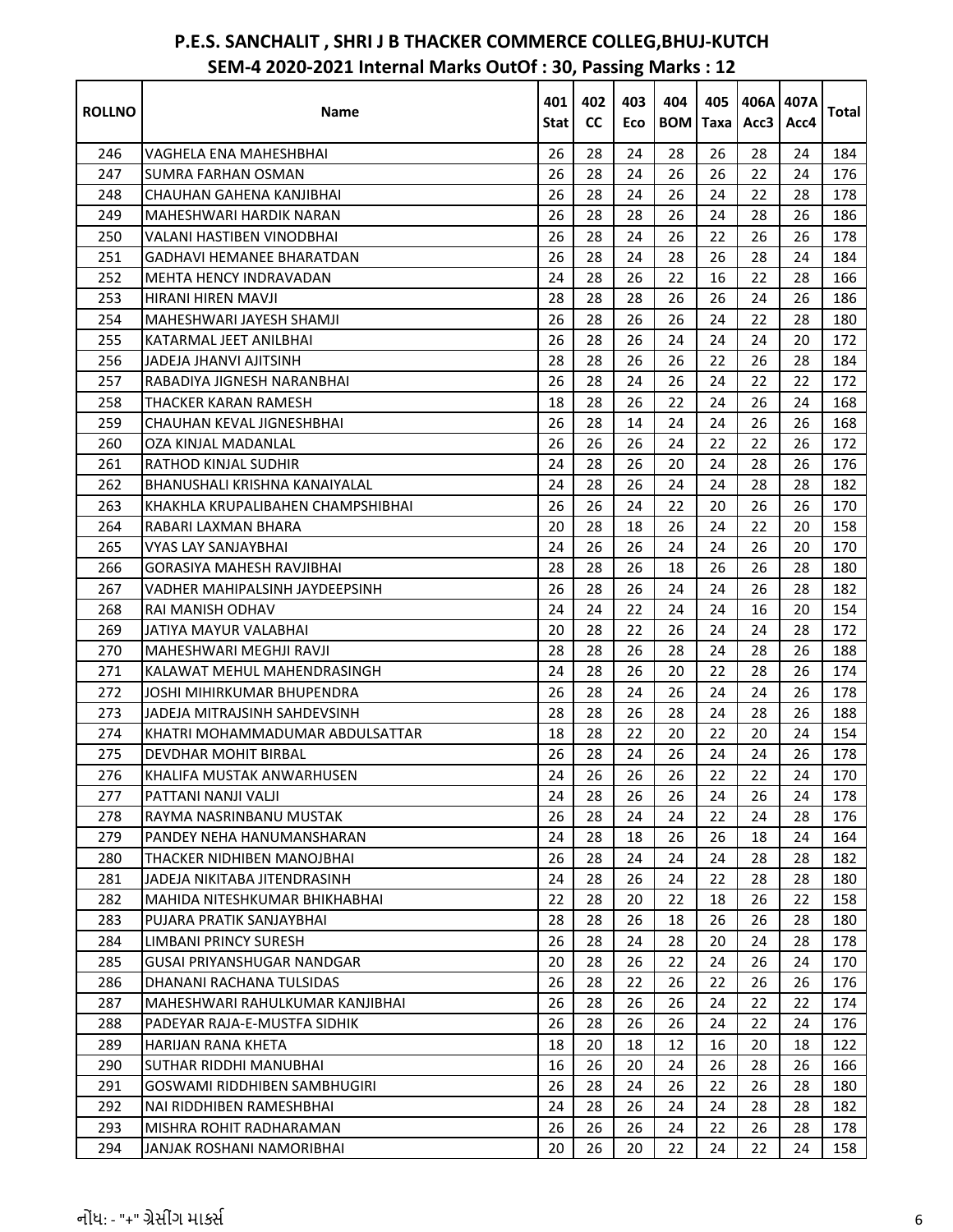| <b>ROLLNO</b> | Name                               | 401<br>Stat | 402<br><b>CC</b> | 403<br>Eco | 404<br><b>BOM</b> | 405<br>Taxa | Acc3 | 406A 407A<br>Acc4 | <b>Total</b> |
|---------------|------------------------------------|-------------|------------------|------------|-------------------|-------------|------|-------------------|--------------|
| 295           | MANJOTHI RUBINA RAMJAN             | 26          | 28               | 24         | 26                | 24          | 26   | 24                | 178          |
| 296           | VAGHELA SAGAR VINOD                | 20          | 28               | 24         | 18                | 22          | 26   | 24                | 162          |
| 297           | RAEEN SAHISTABANO RAMZANALI        | 18          | 28               | 26         | 24                | 26          | 28   | 18                | 168          |
| 298           | SINGH SAKSHI CHHOTANPRASAD         | 22          | 28               | 24         | 24                | 20          | 22   | 18                | 158          |
| 299           | <b>MEMON SAMRIN ZULFIKAR</b>       | 26          | 28               | 24         | 24                | 24          | 28   | 28                | 182          |
| 300           | VEKARIYA SHILPA KARSAN             | 26          | 26               | 26         | 28                | 22          | 26   | 26                | 180          |
| 301           | AHIR SHREYA KIRTIBHAI              | 26          | 26               | 26         | 22                | 22          | 22   | 28                | 172          |
| 302           | <b>BHATT SHREYA MEHULKUMAR</b>     | 26          | 26               | 26         | 24                | 22          | 24   | 24                | 172          |
| 303           | RUPAREL SHRUTI CHETANBHAI          | 24          | 28               | 26         | 24                | 22          | 26   | 28                | 178          |
| 304           | <b>GANATRA SHUBHAM PARESHBHAI</b>  | 26          | 28               | 24         | 24                | 24          | 24   | 28                | 178          |
| 305           | THACKER TANMAY MAHIPAL             | 24          | 28               | 24         | 22                | 22          | 28   | 26                | 174          |
| 306           | SHIKH TEJENDRASINGH AVTARSINGH     | 28          | 28               | 26         | 22                | 24          | 26   | 28                | 182          |
| 307           | VASAVA UMESH BHARATBHAI            | 22          | 28               | 26         | 24                | 22          | 22   | 24                | 168          |
| 308           | SUTHAR VAIBHAV KISHORBHAI          | 26          | 26               | 24         | 26                | 24          | 22   | 20                | 168          |
| 309           | BADGA VANITA RAVJI                 | 26          | 18               | 26         | 26                | 22          | 24   | 28                | 170          |
| 310           | BIJLANI VARUN KIRANBHAI            | 26          | 28               | 20         | 24                | 24          | 26   | 28                | 176          |
| 311           | RAJ VIDHI JAYSINH                  | 26          | 26               | 26         | 24                | 22          | 24   | 26                | 174          |
| 312           | JADEJA VIKRAMSINH HALUBHA          | 28          | 28               | 26         | 28                | 24          | 28   | 26                | 188          |
| 313           | <b>MEMON WASIM SAJID</b>           | 26          | 28               | 26         | 26                | 20          | 26   | 28                | 180          |
| 314           | PETHANI YASH HASMUKHBHAI           | 24          | 26               | 26         | 28                | 26          | 24   | 26                | 180          |
| 315           | SOLANKI YASH ANILBHAI              | 28          | 28               | 26         | 18                | 26          | 24   | 28                | 178          |
| 316           | VIRAM ZUBER HUSEN                  | 28          | 28               | 26         | 28                | 24          | 28   | 26                | 188          |
| 317           | KUDECHA PRIYANKA BHARMALBHAI       | 28          | 28               | 28         | 26                | 24          | 24   | 22                | 180          |
| 318           | MEHTA PRIYANSHI KAMLESHKUMAR       | 26          | 28               | 26         | 28                | 24          | 24   | 26                | 182          |
| 319           | NAKAR PRIYANSHI LOKESHBHAI         | 26          | 28               | 26         | 26                | 24          | 24   | 28                | 182          |
| 320           | VADOR PRIYANSHI JAYESHBHAI         | 26          | 28               | 26         | 22                | 24          | 24   | 28                | 178          |
| 321           | BAMBHANIYA RADHIKA RAMESHBHAI      | 18          | 20               | 18         | 16                | 12          | 18   | 18                | 120          |
| 322           | BHANUSHALI RAHUL MANILAL           | 24          | 28               | 26         | 26                | 22          | 26   | 28                | 180          |
| 323           | GOHIL RAHUL NATWARLAL              | 8           | 8                | 8          | 8                 | 8           | 8    | 8                 | 56           |
| 324           | PARMAR RAHUL PRABHUBHAI            | 26          | 28               | 26         | 26                | 24          | 22   | 20                | 172          |
| 325           | VASANI RAJ NARENDRA                | 28          | 28               | 26         | 26                | 24          | 24   | 28                | 184          |
| 326           | BHANUSHALI RAJESH JAGDISHBHAI      | 22          | 28               | 26         | 26                | 22          | 22   | 24                | 170          |
| 327           | MAHESHWARI RAJESH BHIMJI           | 26          | 28               | 24         | 26                | 24          | 24   | 22                | 174          |
| 328           | SUTHAR RAJESHKUMAR NATVARBHAI      | 26          | 28               | 26         | 24                | 24          | 22   | 20                | 170          |
| 329           | DANGAR RAJIV DHANJIBHAI            | 26          | 28               | 22         | 24                | 24          | 26   | 28                | 178          |
| 330           | KANTHECHA RAJNISH DALABHAI         | 26          | 28               | 26         | 16                | 24          | 22   | 22                | 164          |
| 331           | SHAH RAJVI VIJAY                   | 26          | 28               | 26         | 28                | 26          | 26   | 28                | 188          |
| 332           | CHAD RAMBHAI GOPALBHAI             | 26          | 28               | 28         | 24                | 24          | 26   | 28                | 184          |
| 333           | <b>CHAD RAMESH NARAN</b>           | 16          | 20               | 14         | 18                | 16          | 20   | 18                | 122          |
| 334           | DANGAR RAMESH HIRABHAI             | $8 + 4$     | 26               | 12         | 22                | 14          | 16   | 26                | 128          |
| 335           | <b>BODA RASILA SHAMBHULAL</b>      | 26          | 26               | 24         | 24                | 20          | 26   | 26                | 172          |
| 336           | <b>GADHAVI RAVI PALU</b>           | 26          | 28               | 26         | 28                | 24          | 28   | 26                | 186          |
| 337           | SHEIKH RAZIYASULTANA MOHAMMEDRAFIK | 18          | 18               | 18         | 16                | 12          | 20   | 20                | 122          |
| 338           | SONI RENISH PRAFULKUMAR            | 24          | 28               | 26         | 26                | 24          | 24   | 20                | 172          |
| 339           | <b>MAICHA RIDDHI BIHARILAL</b>     | 26          | 28               | 24         | 24                | 22          | 26   | 26                | 176          |
| 340           | SONI RIDDHI DINESHBHAI             | 24          | 28               | 26         | 26                | 24          | 26   | 28                | 182          |
| 341           | ANTANI RIDHAM AVNINDRA             | 26          | 28               | 24         | 24                | 24          | 22   | 28                | 176          |
| 342           | BARADIYA RIDHDHI HARESHBHAI        | 26          | 28               | 26         | 28                | 20          | 22   | 28                | 178          |
| 343           | PADHARIA RITA HITESHBHAI           | 28          | 28               | 26         | 22                | 24          | 22   | 24                | 174          |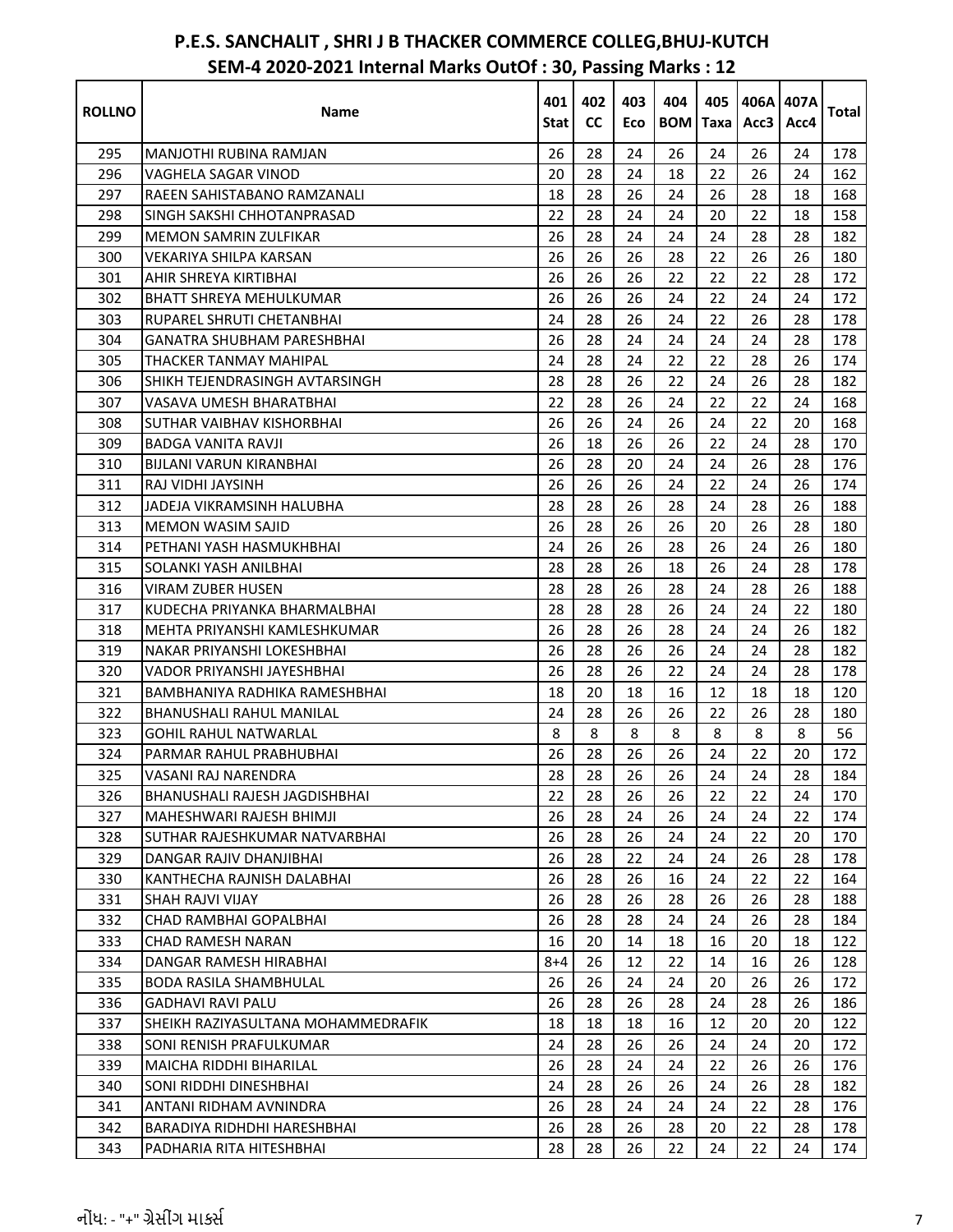| <b>ROLLNO</b> | Name                                | 401<br>Stat | 402<br><b>CC</b> | 403<br>Eco | 404<br><b>BOM</b> Taxa | 405 | Acc3 | 406A 407A<br>Acc4 | <b>Total</b> |
|---------------|-------------------------------------|-------------|------------------|------------|------------------------|-----|------|-------------------|--------------|
| 344           | CHAUDHRI RITIKKUMAR PRAVINBHAI      | 26          | 28               | 26         | 26                     | 24  | 24   | 28                | 182          |
| 345           | MAKWANA RITUBEN SHANTILAL           | 24          | 28               | 26         | 20                     | 24  | 28   | 26                | 176          |
| 346           | <b>GOSWAMI RIYA HITESHGIRI</b>      | 26          | 28               | 26         | 24                     | 24  | 28   | 28                | 184          |
| 347           | THACKER RIYA CHETAN                 | 26          | 28               | 24         | 20                     | 24  | 20   | 28                | 170          |
| 348           | TRIVEDI RIYA PRAKASHBHAI            | 24          | 28               | 24         | 26                     | 24  | 26   | 26                | 178          |
| 349           | SENGHANI RIYABEN JAYANTILAL         | 26          | 28               | 26         | 26                     | 24  | 22   | 28                | 180          |
| 350           | GOSWAMI ROHAN MAHESHGAR             | 26          | 28               | 24         | 24                     | 22  | 28   | 28                | 180          |
| 351           | <b>HIRANI ROIN HIRJI</b>            | 24          | 26               | 26         | 26                     | 24  | 24   | 24                | 174          |
| 352           | LOHAR ROSHNI DILIPBHAI              | 26          | 28               | 24         | 24                     | 24  | 22   | 26                | 174          |
| 353           | <b>SAKE RUKSANA RIYAZ</b>           | 26          | 24               | 24         | 26                     | 26  | 20   | 22                | 168          |
| 354           | THACKER RUTIK DHIRENBHAI            | 24          | 28               | 26         | 26                     | 20  | 24   | 28                | 176          |
| 355           | THAKRANI RUTVI SHANTILAL            | 26          | 28               | 26         | 28                     | 24  | 22   | 28                | 182          |
| 356           | MEHTA RUTVIBEN DHARMESHBHAI         | 18          | 26               | 26         | 22                     | 20  | 22   | 22                | 156          |
| 357           | KHUNGLA RUTVIK RAMESH               | 26          | 28               | 26         | 26                     | 26  | 22   | 28                | 182          |
| 358           | HINGORA SABA SALIM                  | 24          | 26               | 22         | 26                     | 22  | 28   | 28                | 176          |
| 359           | BHANUSHALI SAGAR NILESHBHAI         | 26          | 28               | 26         | 26                     | 24  | 28   | 28                | 186          |
| 360           | MAHESHWARI SAGAR DAMJIBHAI          | 24          | 26               | 26         | 24                     | 24  | 22   | 26                | 172          |
| 361           | PARMAR SAGAR NARESHBHAI             | 24          | 26               | 20         | 20                     | 24  | 26   | 28                | 168          |
| 362           | VORA SAGAR KAILASH                  | 26          | 28               | 26         | 24                     | 24  | 20   | 26                | 174          |
| 363           | PUJARA SAKSHI PRAKASH               | 26          | 28               | 26         | 26                     | 24  | 28   | 28                | 186          |
| 364           | SINGH SAMEER AJAYSINGH              | 26          | 28               | 22         | 24                     | 18  | 24   | 28                | 170          |
| 365           | <b>CHAD SANDIP BHIMJI</b>           | 24          | 28               | 22         | 24                     | 24  | 26   | 28                | 176          |
| 366           | MAHESHWARI SANJAY KARAMSHI          | 26          | 28               | 26         | 26                     | 24  | 24   | 28                | 182          |
| 367           | VALANI SANJNABEN ASHOKKUMAR         | 26          | 16               | 22         | 22                     | 20  | 22   | 26                | 154          |
| 368           | PRAJAPATI SEEMA RAMSHANKAR          | 18          | 20               | 18         | 14                     | 12  | 18   | 18                | 118          |
| 369           | KHOJA SHAHIN SHAUKATALI             | 24          | 28               | 22         | 26                     | 22  | 24   | 28                | 174          |
| 370           | RAIYANI SHAKSHI KISHORBHAI          | 24          | 28               | 24         | 24                     | 22  | 28   | 28                | 178          |
| 371           | GUJARIYA SHAMJI BIJAL               | 26          | 28               | 22         | 22                     | 24  | 22   | 24                | 168          |
| 372           | BADIYA SHANKARLAL NANJIBHAI         | 26          | 28               | 24         | 24                     | 24  | 24   | 22                | 172          |
| 373           | GOSWAMI SHITALBEN KANCHANGAR        | 26          | 28               | 26         | 24                     | 22  | 26   | 28                | 180          |
| 374           | KAKAD SHIVAM BHARATBHAI             | 26          | 28               | 26         | 26                     | 24  | 24   | 26                | 180          |
| 375           | <b>GADHVI SHIVANG KHIMJI</b>        | 26          | 28               | 26         | 24                     | 24  | 26   | 26                | 180          |
| 376           | CHHABHAIYA SHIVANI RAJESHBHAI       | 26          | 28               | 26         | 28                     | 24  | 22   | 28                | 182          |
| 377           | DABHI SHIVANI VIJAY                 | 26          | 22               | 22         | 22                     | 22  | 22   | 28                | 164          |
| 378           | THACKER SHIVANI DILIPBHAI           | 26          | 28               | 24         | 28                     | 24  | 28   | 24                | 182          |
| 379           | MAJETHIYA SHIVANIBEN RAMESHKUMAR    | 26          | 28               | 24         | 24                     | 24  | 28   | 28                | 182          |
| 380           | SOMPURA SHLOK HIMANSHU              | 20          | 28               | 22         | 26                     | 24  | 22   | 24                | 166          |
| 381           | JOSHI SHRADDHA JAYKUMAR             | 22          | 28               | 24         | 18                     | 24  | 22   | 24                | 162          |
| 382           | LAPASIYA SHREEYA PRAVINCHANDRA      | 26          | 28               | 24         | 28                     | 24  | 26   | 24                | 180          |
| 383           | <b>SUTHAR SHRUTIBEN MAHESHKUMAR</b> | 26          | 28               | 24         | 26                     | 24  | 28   | 28                | 184          |
| 384           | RAJDE SHUBHAM DHIRAJ                | 28          | 28               | 26         | 22                     | 24  | 26   | 28                | 182          |
| 385           | KHATRI SIFA SULEMAN                 | 28          | 28               | 26         | 22                     | 24  | 26   | 28                | 182          |
| 386           | SOLANKI SMIT JAGDISH                | 26          | 28               | 26         | 24                     | 24  | 26   | 28                | 182          |
| 387           | PADHIYAR SNEHALBA DILIPSINH         | 26          | 28               | 22         | 22                     | 24  | 28   | 28                | 178          |
| 388           | THACKER SOHAMKUMAR PRAVINBHAI       | 24          | 26               | 20         | 24                     | 22  | 28   | 28                | 172          |
| 389           | CHAUHAN SONALI DINESHBHAI           | 26          | 28               | 28         | 24                     | 26  | 26   | 28                | 186          |
| 390           | <b>BARADIYA SONALIBEN RAVJIBHAI</b> | 20          | 28               | 26         | 26                     | 24  | 26   | 28                | 178          |
| 391           | <b>BHOJANI SRUSHTIBEN ISHVARLAL</b> | 26          | 28               | 28         | 24                     | 24  | 26   | 28                | 184          |
| 392           | CHAUHAN SUMIT CHHAGANLAL            | 26          | 28               | 22         | 26                     | 24  | 22   | 28                | 176          |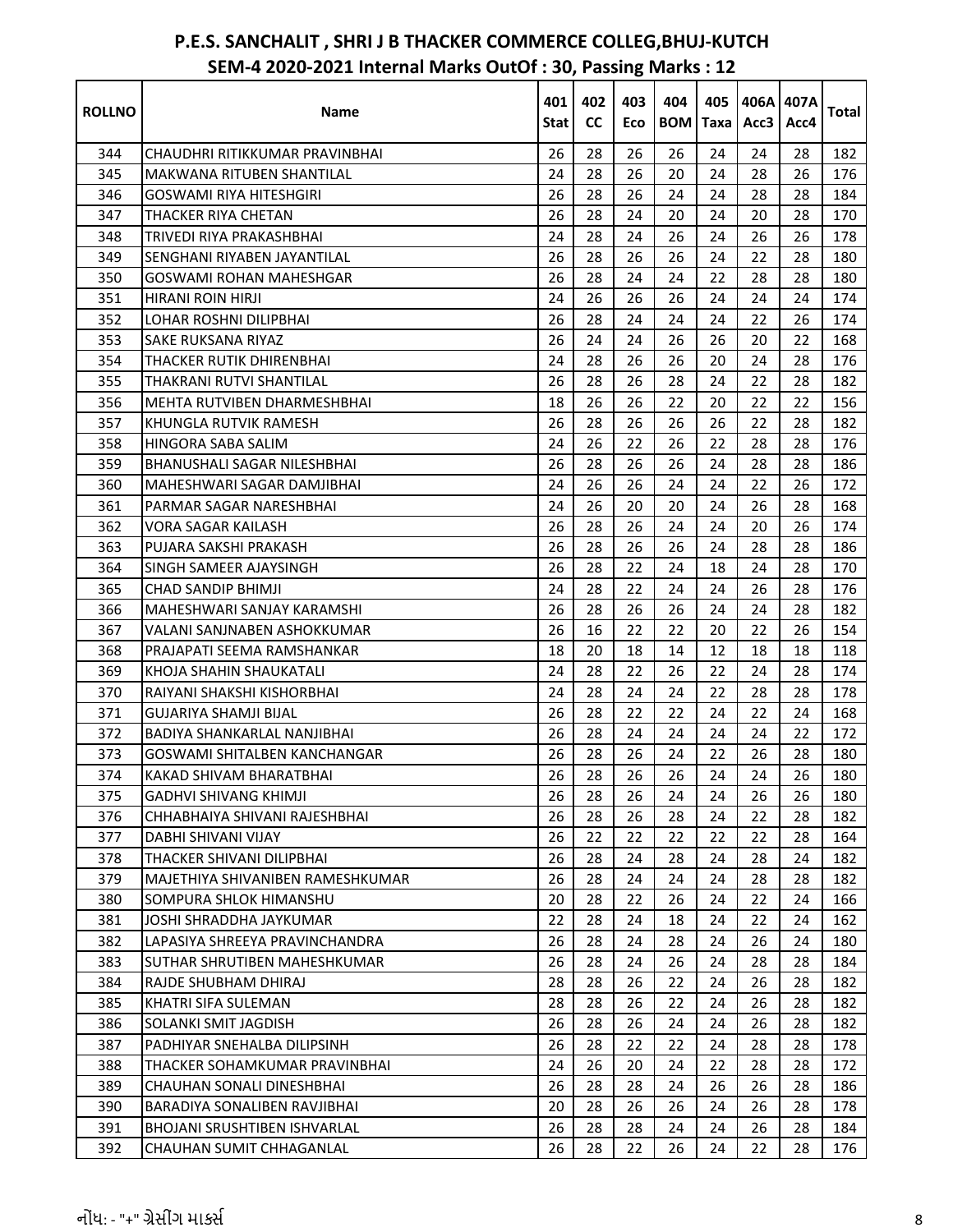| <b>ROLLNO</b> | Name                                                       | 401<br>Stat | 402<br><b>CC</b> | 403<br>Eco | 404<br><b>BOM</b> | 405<br>Taxa | 406A 407A<br>Acc3 | Acc4 | Total I    |
|---------------|------------------------------------------------------------|-------------|------------------|------------|-------------------|-------------|-------------------|------|------------|
|               |                                                            | 26          | 28               | 26         | 26                | 24          | 22                | 28   |            |
| 393<br>394    | MAHESHWARI SUNIL VACHHIYABHAI                              |             | 18               |            |                   |             |                   | 24   | 180<br>146 |
| 395           | <b>TURI SUNIL RAMESHBHAI</b><br>GADHAVI SUNILDAN KISHORDAN | 22<br>26    | 28               | 16<br>24   | 20<br>26          | 22<br>24    | 24<br>28          | 24   | 180        |
| 396           | <b>BUCHIYA SURESH KARSHANBHAI</b>                          | 24          | 28               | 26         | 28                | 24          | 24                | 26   | 180        |
| 397           | KHUNGLA SURESH MYAJARBHAI                                  | 26          | 28               | 24         | 22                | 24          | 26                | 28   | 178        |
| 398           | JADEJA SURYDIPSINH RANJITSINH                              | 18          | 26               | 26         | 22                | 20          | 22                | 22   | 156        |
| 399           | RUPALIYA SUSHMITA HIRALAL                                  | 26          | 28               | 24         | 24                | 26          | 28                | 28   | 184        |
| 400           | JATMALEK SUZAN ZAHIDBHAI                                   | 26          | 26               | 26         | 26                | 24          | 22                | 28   | 178        |
| 401           | PRAJAPATI TANVI HITESHKUMAR                                | 26          | 24               | 24         | 26                | 20          | 24                | 28   | 172        |
| 402           | SUMRASANDHI TASLIM ISMAIL                                  | 24          | 28               | 24         | 26                | 22          | 26                | 28   | 178        |
| 403           | NATHANI TAXAK PRAKASHCHANDRA                               | 26          | 28               | 22         | 28                | 22          | 24                | 24   | 174        |
| 404           | THACKER TEJAS KAMLESHBHAI                                  | 26          | 28               | 26         | 20                | 22          | 28                | 26   | 176        |
| 405           | HALPANI TEJASKUMAR NAROTTAMBHAI                            | 26          | 28               | 26         | 26                | 24          | 22                | 26   | 178        |
| 406           | PRAJAPATI TINA BHUPSINH                                    | 26          | 28               | 24         | 26                | 20          | 26                | 26   | 176        |
| 407           | <b>THACKER TISHA KISHORBHAI</b>                            | 26          | 28               | 24         | 24                | 24          | 28                | 28   | 182        |
| 408           | <b>MAICHA TULSI BIHARILAL</b>                              | 26          | 26               | 24         | 26                | 22          | 26                | 24   | 174        |
| 409           | <b>BHANUSHALI TUSHAR RATANSHI</b>                          | 26          | 28               | 26         | 26                | 24          | 26                | 28   | 184        |
| 410           | CHAUHAN UMANGKUMAR NAVINCHANDRA                            | 26          | 28               | 26         | 26                | 24          | 24                | 28   | 182        |
| 411           | DIVANI UMANGKUMAR PRAVINBHAI                               | 18          | 20               | 16         | 18                | 16          | 14                | 20   | 122        |
| 412           | <b>SHAH UTSAV ANANDKUMAR</b>                               | 24          | 28               | 24         | 24                | 24          | 24                | 24   | 172        |
| 413           | MAHESHWARI VAISHALI HARJI                                  | 24          | 28               | 24         | 26                | 24          | 28                | 28   | 182        |
| 414           | JADEJA VANDANABA VIJAYSINH                                 | 26          | 28               | 28         | 24                | 22          | 28                | 28   | 184        |
| 415           | SHAH VANSHI MUKESH                                         | 26          | 28               | 24         | 28                | 24          | 26                | 26   | 182        |
| 416           | SUMRA VASIMA OSMAN                                         | 24          | 28               | 26         | 20                | 24          | 28                | 28   | 178        |
| 417           | BHANUSHALI VIDHI PRAVINBHAI                                | 26          | 28               | 24         | 24                | 24          | 28                | 28   | 182        |
| 418           | CHAVDA VIDHI JANAKBHAI                                     | 24          | 26               | 26         | 28                | 20          | 24                | 28   | 176        |
| 419           | MALAM VIDHI BIPINCHANDRA                                   | 24          | 26               | 26         | 24                | 24          | 26                | 26   | 176        |
| 420           | SOLANKI VIDHI DHARMENDRA                                   | 26          | 28               | 26         | 22                | 22          | 26                | 28   | 178        |
| 421           | LODARIA VIDHYA AMRUTLAL                                    | 26          | 28               | 26         | 24                | 24          | 22                | 26   | 176        |
| 422           | JADEJA VIJAYSINH PRAVINSINH                                | 26          | 24               | 26         | 18                | 24          | 26                | 28   | 172        |
| 423           | VALAND VIMAL DIPAKBHAI                                     | 26          | 28               | 22         | 26                | 22          | 22                | 28   | 174        |
| 424           | MERIYA VIPULBHAI MOHANBHAI                                 | 24          | 28               | 26         | 22                | 24          | 22                | 26   | 172        |
| 425           | DHUVA VIRABHAI MANGUBHAI                                   | 26          | 28               | 24         | 24                | 24          | 16                | 26   | 168        |
| 426           | RABARI VIRAM SAMAT                                         | 26          | 26               | 26         | 26                | 24          | 28                | 26   | 182        |
| 427           | DAYANI VISHNU MAHENDRA                                     | 24          | 26               | 24         | 28                | 18          | 20                | 28   | 168        |
| 428           | <b>KERASIYA VIVEK VALJI</b>                                | 26          | 28               | 28         | 24                | 24          | 26                | 28   | 184        |
| 429           | LIMBAD YAGNESH VISHNUBHAI                                  | 26          | 28               | 24         | 26                | 24          | 22                | 26   | 176        |
| 430           | <b>SHAH YAMINI RUPESHBHAI</b>                              | 24          | 28               | 22         | 26                | 24          | 24                | 28   | 176        |
| 431           | <b>JOSHI YASH HIREN</b>                                    | 26          | 26               | 26         | 24                | 22          | 26                | 26   | 176        |
| 432           | NANDA YASH JAYANTILAL                                      | 26          | 28               | 26         | 24                | 24          | 22                | 24   | 174        |
| 433           | PATEL YASHKUMAR JITENDRABHAI                               | 26          | 28               | 26         | 28                | 24          | 24                | 28   | 184        |
| 434           | THACKER YASHKUMAR DILIPBHAI                                | 26          | 28               | 24         | 24                | 26          | 22                | 24   | 174        |
| 435           | ZALA YASHRAJSINH VANRAJSINH                                | 26          | 28               | 26         | 26                | 22          | 20                | 28   | 176        |
| 436           | KHARVA YASHVI YOGESHBHAI                                   | 26          | 28               | 18         | 22                | 26          | 24                | 22   | 166        |
| 437           | ZAVERI YASHVI HARSHAD                                      | 26          | 28               | 28         | 24                | 24          | 24                | 28   | 182        |
| 438           | THACKER YESHA JIGNESH                                      | 24          | 28               | 24         | 26                | 22          | 28                | 28   | 180        |
| 439           | SAMA ZAKEERHUSHEN JUSAB                                    | 24          | 28               | 26         | 26                | 22          | 22                | 28   | 176        |
| 440           | MAKWANA ZARANA BHUPATBHAI                                  | 24          | 28               | 24         | 26                | 22          | 26                | 26   | 176        |
| 441           | JADEJA HARDIKSINH KIRITSINH                                | 26          | 28               | 24         | 26                | 24          | 22                | 18   | 168        |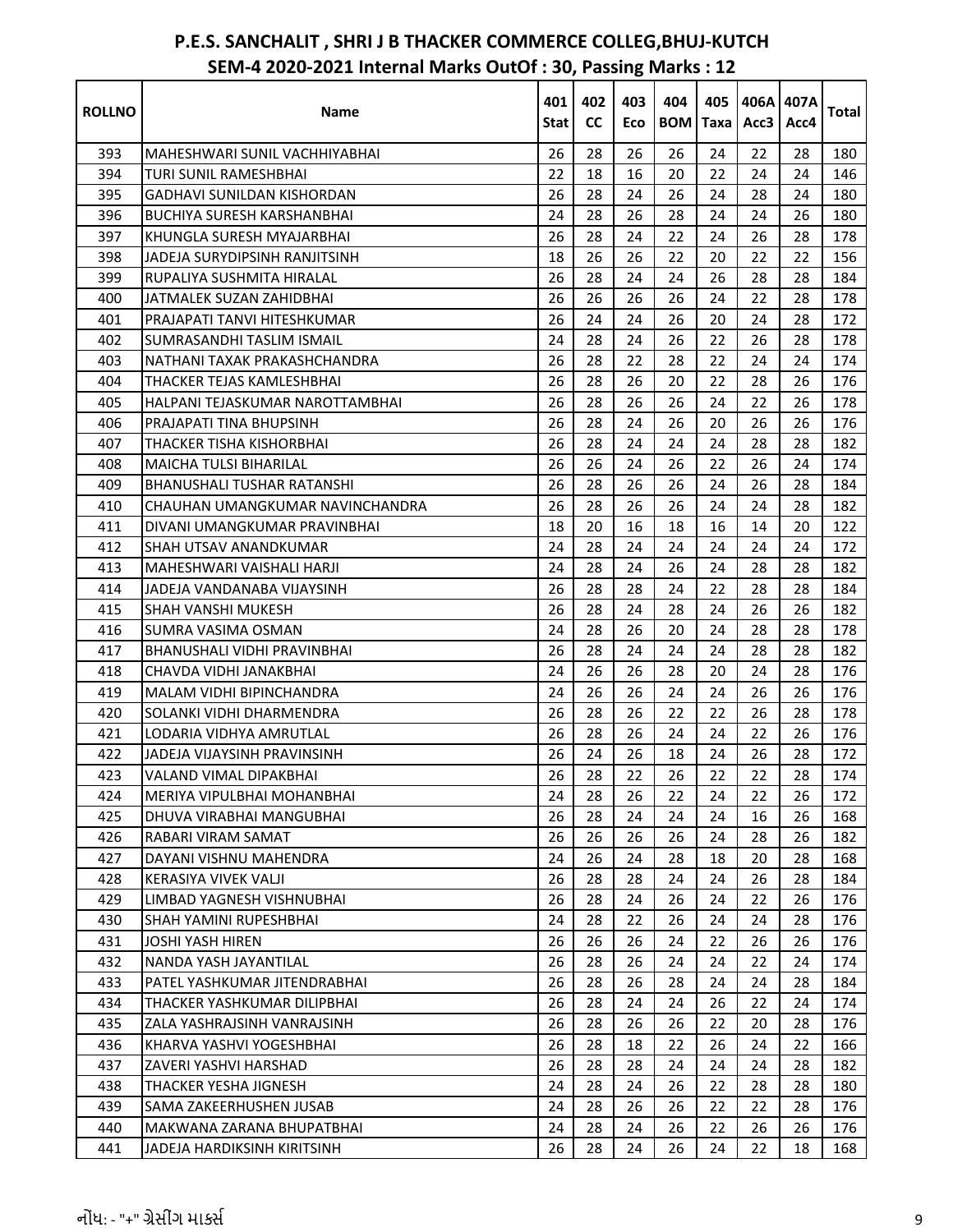| <b>ROLLNO</b> | Name                               | 401<br>Stat I | 402<br><b>CC</b> | 403<br>Eco | 404<br><b>BOM</b> | 405<br>Taxa | Acc3   | 406A 407A<br>Acc4 | Total |
|---------------|------------------------------------|---------------|------------------|------------|-------------------|-------------|--------|-------------------|-------|
| 442           | RATHOD NILAM ASHWINBHAI            | 24            | 28               | 24         | 26                | 26          | 26     | 28                | 182   |
| 443           | MEMON MAHENUR ASHRAF               | 26            | 28               | 28         | 24                | 26          | 28     | 24                | 184   |
| 444           | SONI MEET MANISHKUMAR              | 26            | 28               | 24         | 24                | 24          | 24     | 28                | 178   |
| 445           | SENGHANI KISHAN RAMESHBHAI         | 24            | 28               | 26         | 28                | 24          | 24     | 28                | 182   |
| 446           | SINDHU HARJINDAR MULUKSIGH         | 26            | 28               | 22         | 24                | 20          | 24     | 28                | 172   |
| 447           | MAHESHWARI PRAKASH KANJIBHAI       | 24            | 28               | 26         | 24                | 26          | 24     | 22                | 174   |
| 448           | BHANUSHALI ASHVIN GOVIND           | 26            | 28               | 26         | 28                | 20          | 24     | 28                | 180   |
| 449           | KUNVAT VARSHA MANJIBHAI            | 26            | 28               | 24         | 28                | 24          | 26     | 28                | 184   |
| 450           | DOSHI CHAHNA RAMESH                | 26            | 28               | 26         | 22                | 24          | 22     | 28                | 176   |
| 451           | DANGAR NANDNI YOGESHBHAI           | 22            | 28               | 24         | 28                | 22          | 22     | 28                | 174   |
| 452           | PATEL ARPIT HARISH                 | 26            | 28               | 24         | 22                | 24          | 26     | 28                | 178   |
| 453           | RAIYANI HANNY LILADHAR             | 26            | 28               | 24         | 24                | 22          | 22     | 28                | 174   |
| 454           | <b>BHATT MEET SHAILESHBHAI</b>     | 28            | 28               | 26         | 18                | 26          | 26     | 28                | 180   |
| 455           | PAREKH VRUSHANK HARESHBHAI         | 26            | 28               | 26         | 22                | 24          | 26     | 28                | 180   |
| 456           | THACKER YASH NAVINKUMAR            | 26            | 28               | 26         | 26                | 22          | 20     | 28                | 176   |
| 457           | RATHOD BANSI RAJESHBHAI            | 26            | 28               | 24         | 22                | 24          | 22     | 28                | 174   |
| 458           | DUDIYA MAYUR VIJAYBHAI             | 26            | 28               | 24         | 26                | 26          | 28     | 28                | 186   |
| 459           | PUJARA JUGAL AJAYBHAI              | 26            | 28               | 26         | 24                | 20          | 24     | 20                | 168   |
| 460           | MAHESHWARI JIGARKUMAR VERSHI       | 24            | 28               | 26         | 24                | 24          | 26     | 28                | 180   |
| 461           | GARVA CHANDNI DEVJIBHAI            | 18            | $10+2$           | 20         | 18                | 16          | 16     | 18                | 118   |
| 462           | <b>GOSWAMI HETAL KISHORGAR</b>     | 24            | 28               | 26         | 26                | 22          | 28     | 24                | 178   |
| 463           | SODHA SANDIPSINH BALDEVSINH        | 24            | 28               | 26         | 26                | 24          | 24     | 26                | 178   |
| 464           | GOSWAMI JINESHGIRI RAJENDRAGIRI    | 26            | 28               | 22         | 24                | 24          | 26     | 28                | 178   |
| 465           | AYAR HARSH ASHOKBHAI               | 26            | 28               | 22         | 24                | 24          | 26     | 28                | 178   |
| 466           | PATHAN MOHAMADIRSHAD RAFIK         | 24            | 26               | 26         | 22                | 24          | 26     | 22                | 170   |
| 467           | DABASIYA DINESH DEVJI              | 28            | 28               | 28         | 26                | 26          | 24     | 26                | 186   |
| 468           | CHANDAN ANANDI RAMESH              | 8             | 8                | 8          | 8                 | 8           | 8      | 8                 | 56    |
| 469           | <b>JADEJA MOHANSINH SHIVUBHA</b>   | 26            | 28               | 26         | 26                | 24          | 22     | 22                | 174   |
| 470           | JADEJA VIRENDRASINH KHUMANSINH     | 20            | 28               | 24         | 26                | 22          | 26     | 28                | 174   |
| 471           | KHALIFA SHAMIM JAKABBHAI           | 22            | 20               | 16         | 16                | 20          | 16     | 26                | 136   |
| 472           | THAKKAR SIMRAN KALPESH             | 26            | 28               | 26         | 26                | 22          | $22\,$ | $26\,$            | 176   |
| 473           | <b>SURANI UMANG BIPINBHAI</b>      | 20            | 28               | 22         | 26                | 24          | 22     | 22                | 164   |
| 474           | ZALA RAVIRAJSINH GIRIRAJSINH       | 26            | 26               | 24         | 28                | 26          | 22     | 28                | 180   |
| 475           | DHOLU SHIVNARAYAN PREMJIBHAI       | 24            | 28               | 24         | 26                | 24          | 22     | 26                | 174   |
| 476           | VELANI JAY SHAMJIBHAI              | 20            | 28               | 26         | 24                | 22          | 22     | 24                | 166   |
| 477           | THAKOR SUNNY ZILUBHAI              | 24            | 28               | 22         | 28                | 22          | 24     | 24                | 172   |
| 478           | THACKER HARSHALI KALPESHBHAI       | 22            | 28               | 26         | 28                | 22          | 22     | 28                | 176   |
| 479           | MERIYA KANTILAL KHETSHI            | 26            | 28               | 24         | 28                | 24          | 24     | 26                | 180   |
| 480           | DHARDA RAMESH MANJI                | 24            | 28               | 22         | 26                | 24          | 12     | 16                | 152   |
| 481           | MAHESHWARI YOGESHKUMAR VERSHIBHAI  | 22            | 28               | 22         | 26                | 24          | 22     | 24                | 168   |
| 482           | RABARI PRAVIN BECHRABHAI           | 16            | 28               | 14         | 26                | 26          | 22     | 22                | 154   |
| 483           | PRAJAPATI ADITYA BHARATBHAI        | 26            | 28               | 24         | 26                | 24          | 28     | 28                | 184   |
| 484           | JADEJA KRUSHNARAJSINH JOGENDRASINH | 26            | 28               | 24         | 26                | 22          | 28     | 28                | 182   |
| 485           | KOTHIVAR NAVNEET BHARU             | 26            | 28               | 26         | 26                | 26          | 22     | 28                | 182   |
| 486           | KHATRI IKRABANU MOHAMADYAHYA       | 26            | 28               | 26         | 24                | 22          | 26     | 28                | 180   |
| 487           | DANGAR SHYAMKUMAR GANESHBHAI       | 26            | 28               | 22         | 28                | 24          | 26     | 28                | 182   |
| 488           | MANJOTHI ZUBER ALIMAMAD            | 26            | 26               | 26         | 26                | 26          | 24     | 26                | 180   |
| 489           | AYAR DEVJI KANJI                   | 24            | 12               | 26         | 24                | 24          | 14     | 18                | 142   |
| 490           | RAJGOR PRINCE BHARATBHAI           | 20            | 28               | 26         | 22                | 24          | 24     | 24                | 168   |